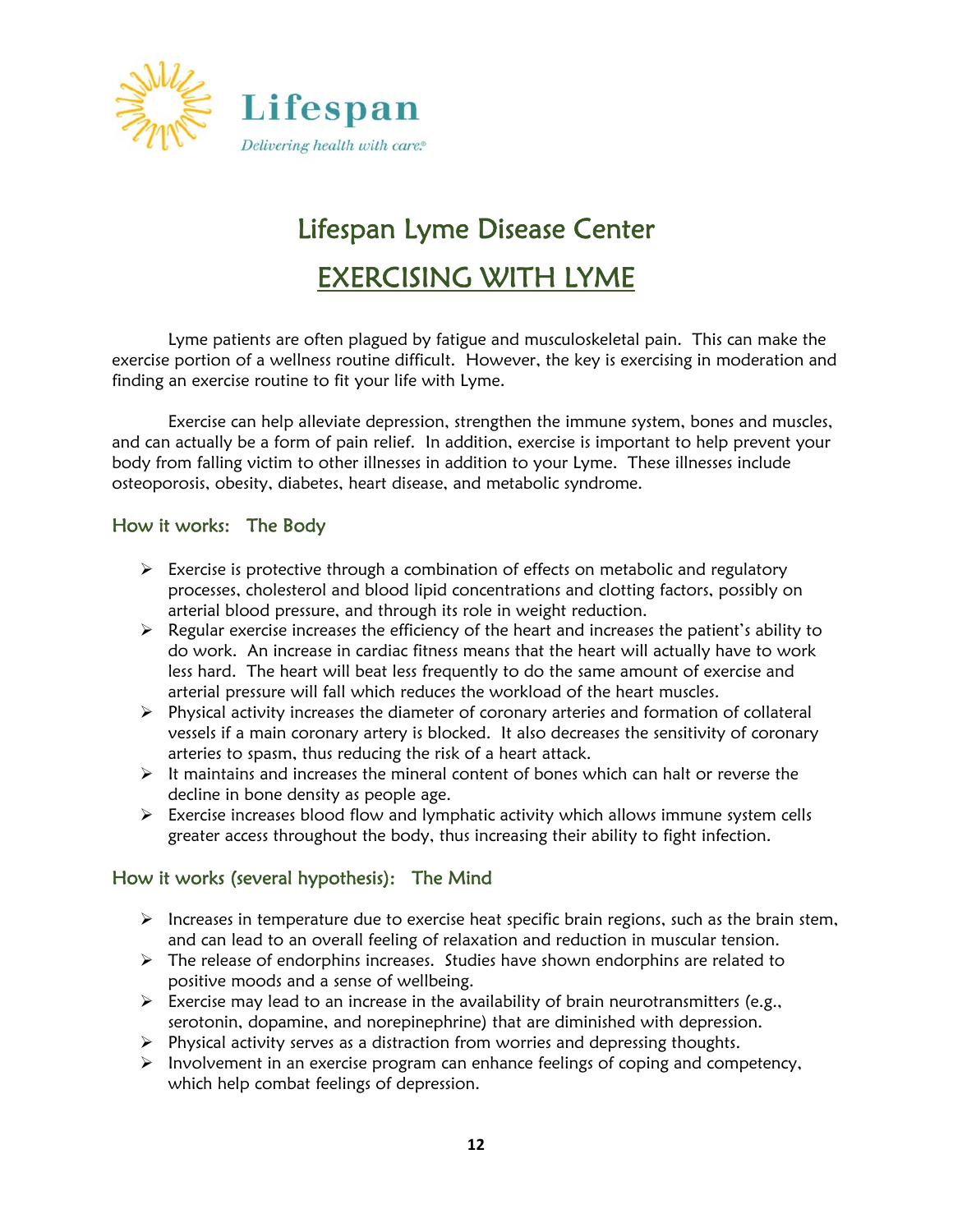## Suggestions for Exercising with Lyme:

 We have determined that exercise is definitely important, but Lyme disease can make habitual physical activity difficult. Speak with a health professional to determine the relative intensity of your exercise routine. Moderate or light exercise is still very beneficial. Set a goal to do some light exercise within the limits of your illness. Remember that exercise will eventually decrease your mental and physical limitations and act in a positive feedback cycle, which will allow you to do more. Here are some light exercise suggestions to help your Lyme symptoms:

- $\triangleright$  Consider visiting a physical therapist if you are not already doing so. A therapist can teach you particular exercises tailored to your needs and can be a part of a regular exercise routine.
- $\triangleright$  Swim! There is very little impact on the joints when you swim, and cold water can reduce swelling and pain. Swimming can be as strenuous as you make it. Light options include swimming with a float, slow swimming, water aerobics, and even just treading water for short amounts of time.
- $\triangleright$  Walking. Again, this can be modified easily depending on your physical limitations. Speed walking can be more strenuous, or you can walk very short distances at your own pace. Walk around the block, go shopping, walk on the beach, walk on a treadmill while watching TV or just during the commercials.
- $\triangleright$  Yoga / Tai Chi. These practices focus on breathing, which can aid in relaxation and meditation. They are also great for stretching and mild physical activity. Chair yoga is also an option.
- $\triangleright$  Lifting light weights, even one or two pounds, can strengthen muscles and tendons. This provides additional stability to the joints.
- Get outdoors! Go hiking, snowshoeing, golfing, skiing, kayaking, biking, rollerblading, and walking. Even non-exercise activities will certainly keep you more active than sitting in the house. Go birdwatching, go for a picnic, plant a garden, fly a kite, go fishing, do some outdoor photography, learn to identify medicinal / edible plants. The possibilities are endless!

#### Sources for more information:

About the mental benefits of exercise: http://www.ncbi.nlm.nih.gov/pmc/articles/PMC474733/

About how exercise promotes a healthy body: http://ncbi.nlm.nih.gov/pmc/articles/PMC2540212/pdf/bmj00440-0047.pdf

All about general physical activity (remember, you may need to follow modified exercise recommendations outside of the CDC guidelines. Discuss this with your doctor. https://www.cdc.gov/physicalactivity/basics/index.htm